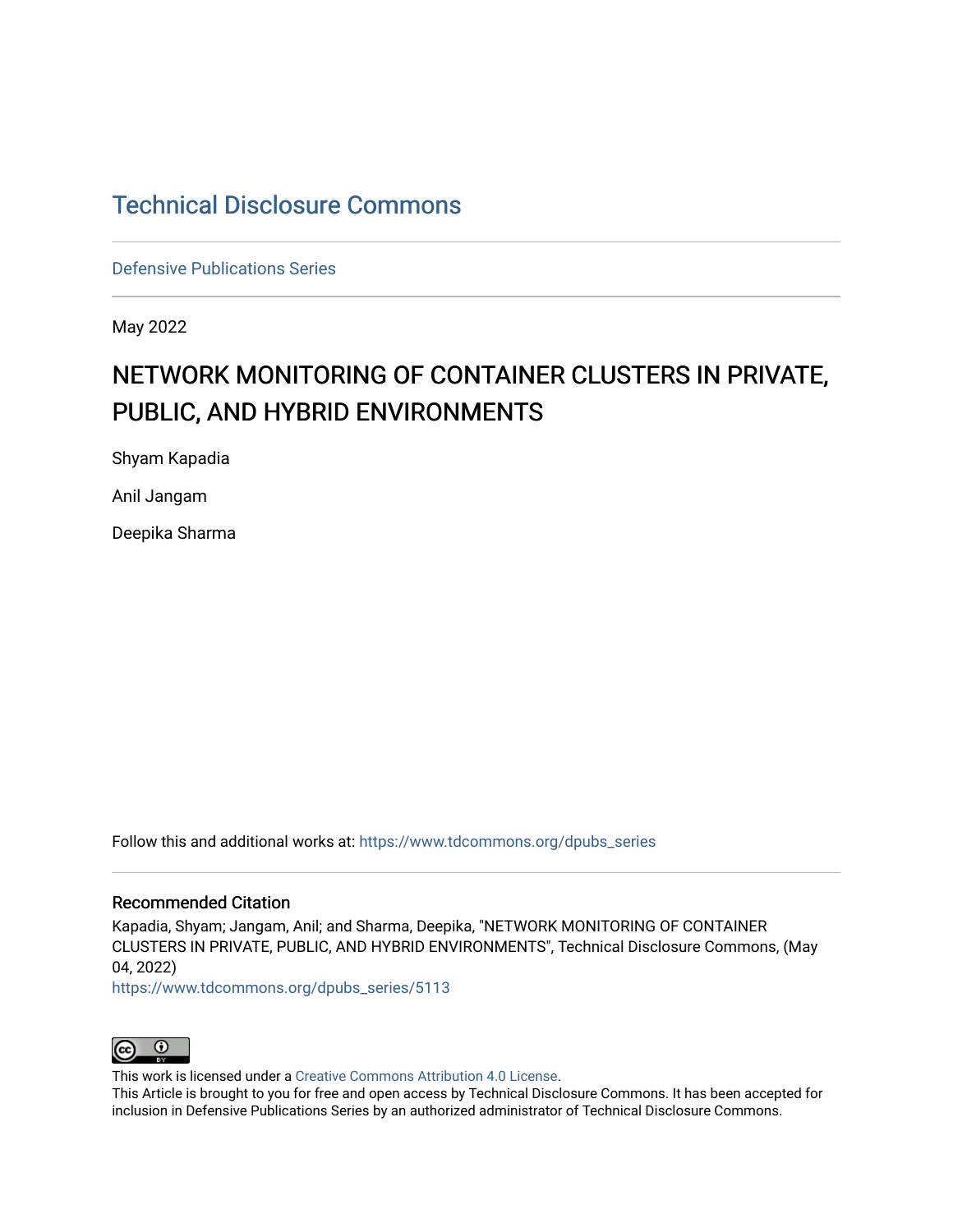### NETWORK MONITORING OF CONTAINER CLUSTERS IN PRIVATE, PUBLIC, AND HYBRID ENVIRONMENTS

AUTHORS: Shyam Kapadia Anil Jangam Deepika Sharma

#### ABSTRACT

Kubernetes (https://kubernetes.io/) has become the de-facto standard orchestrator for deploying modern cloud-native applications that employ micro-services-based architectures in which such micro-services are typically deployed via containers. Kubernetes uses abstractions of pods, namespaces, labels, selectors, specs operators and other various constructs that make it easy for application developers to rapidly deploy their workloads for test, development, and production environments. Such mixed/hybrid cloud environments make it challenging for Information Technology (IT) operators to manage, monitor, and troubleshoot such environments and implement consistent security policies. Accordingly, presented herein is a novel user interface dashboard through which automated network monitoring, troubleshooting, and visibility of containerized workloads can be viewed/managed, regardless of where the workloads are deployed in the cloud.

#### DETAILED DESCRIPTION

Many major cloud providers provide a managed Kubernetes (also known as "K8s") as a Service (KaaS) offering. K8s itself can be deployed on bare-metal servers directly or on virtual machines. In on-premise environments, K8s is typically deployed on server hardware that may be virtualized via virtual machine (VM) hypervisors.

In this new hybrid world, where K8s clusters will be deployed in a mixed environment, namely on-premise data centers and a mix of public cloud vendors, it becomes challenging for Information Technology (IT) operators to manage and monitor such environments such that an appropriate set of security policies are enforced. Further, troubleshooting can be especially challenging when clients in the on-premise or branch environments are trying to access services hosted in K8s clusters in private, public, or hybrid clouds.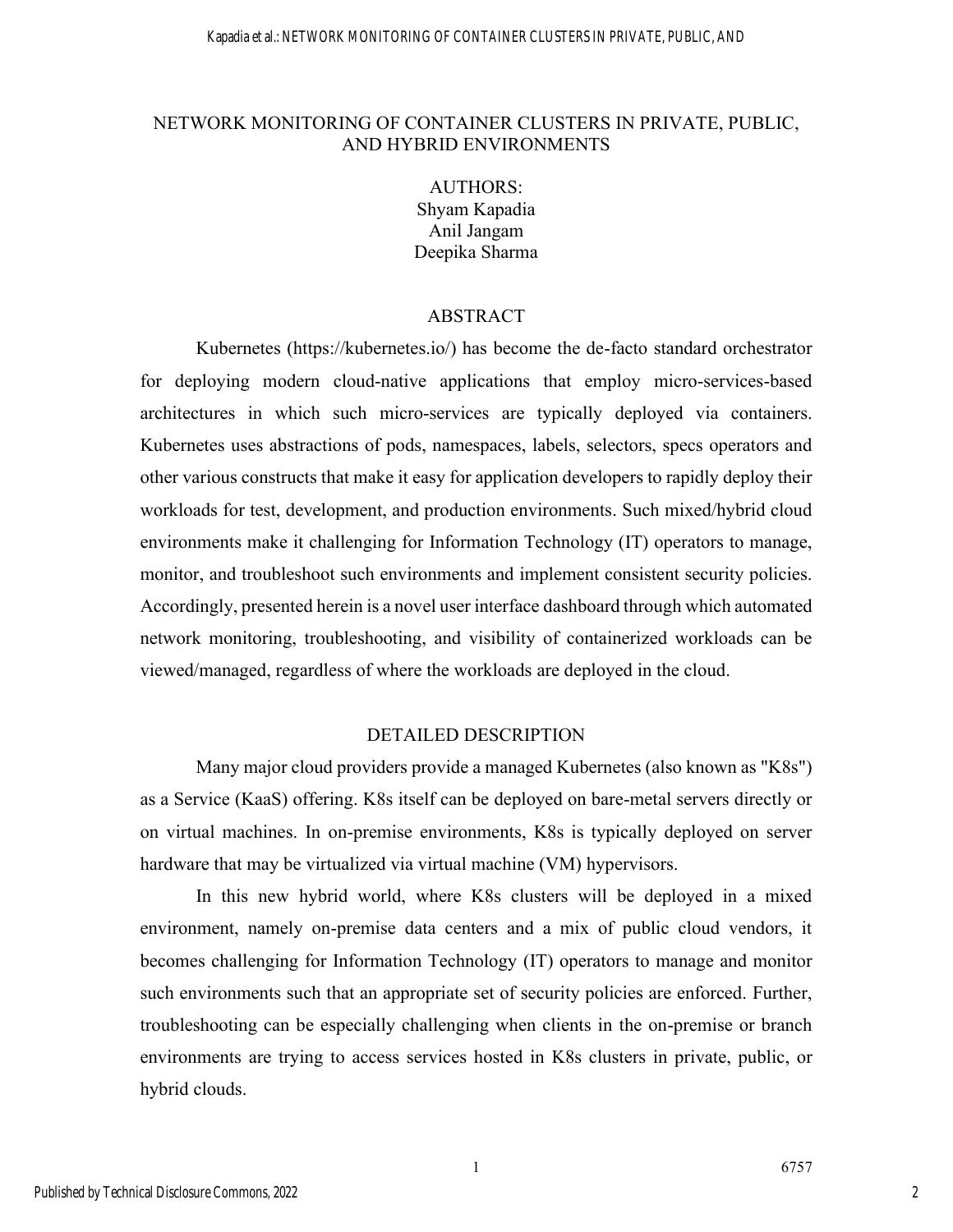Current on-premise data center (DC) network environments are typically deployed using fabric-enabled network devices. For example, bare-metal or virtualized servers are deployed in racks with appropriate Top-of-Rack (ToR) switches. External (aka North-South) traffic from workloads out of the data center are communicated via switches with appropriate border roles. In some instances, there might be multiple on-premise data center locations spanning geographical boundaries, that, in turn, are interconnected via some data center interconnect (DCI) technology. In addition, on-premise data centers may have connectivity to various public clouds, again typically controlled via a set of border devices and service appliances. Such connectivity maybe via the public Internet or some form of dedicated connection. Customers that utilize such deployments typically prefer some form of security (e.g., Internet Protocol Security (IPSEC)) and/or encryption for all traffic going to the public cloud.

Some cloud solutions provide a secure mechanism for connecting and extending consistent security policies from on-premise data centers to public clouds, as well as in hybrid cloud environments. Such solutions typically offer a front-end or gateway in the public cloud, for all traffic that will go to/from the on-premise DC from/to the cloud. On the on-premise side, border devices serve as the gateway for all traffic from/to the public cloud. A cloud infrastructure controller, which may manage/control application policies for an infrastructure, can be provided in connection with such current solution in conjunction with on-premise DC controllers, which makes it possible to realize such a solution from an orchestration point of view. While current cloud orchestration solutions provide an elegant mechanism through which secure connectivity can be orchestrated in private/public/hybrid cloud environments, such solution do not provide visibility into K8s deployments.

There are many off-the-shelf tools in the open-source world that offer monitoring of K8s clusters themselves such as monitoring compute health, resource utilization per pod, node, namespace, container, etc., various processing resource usage information, memory usage information, storage metrics and/or the like. However, such tools merely offer visibility that is cluster-scoped and have almost no bearing on how such information correlates to a network state. With multi-cluster K8s deployments, where some may be onpremise and some may be on different public clouds, some key metrics and visibility is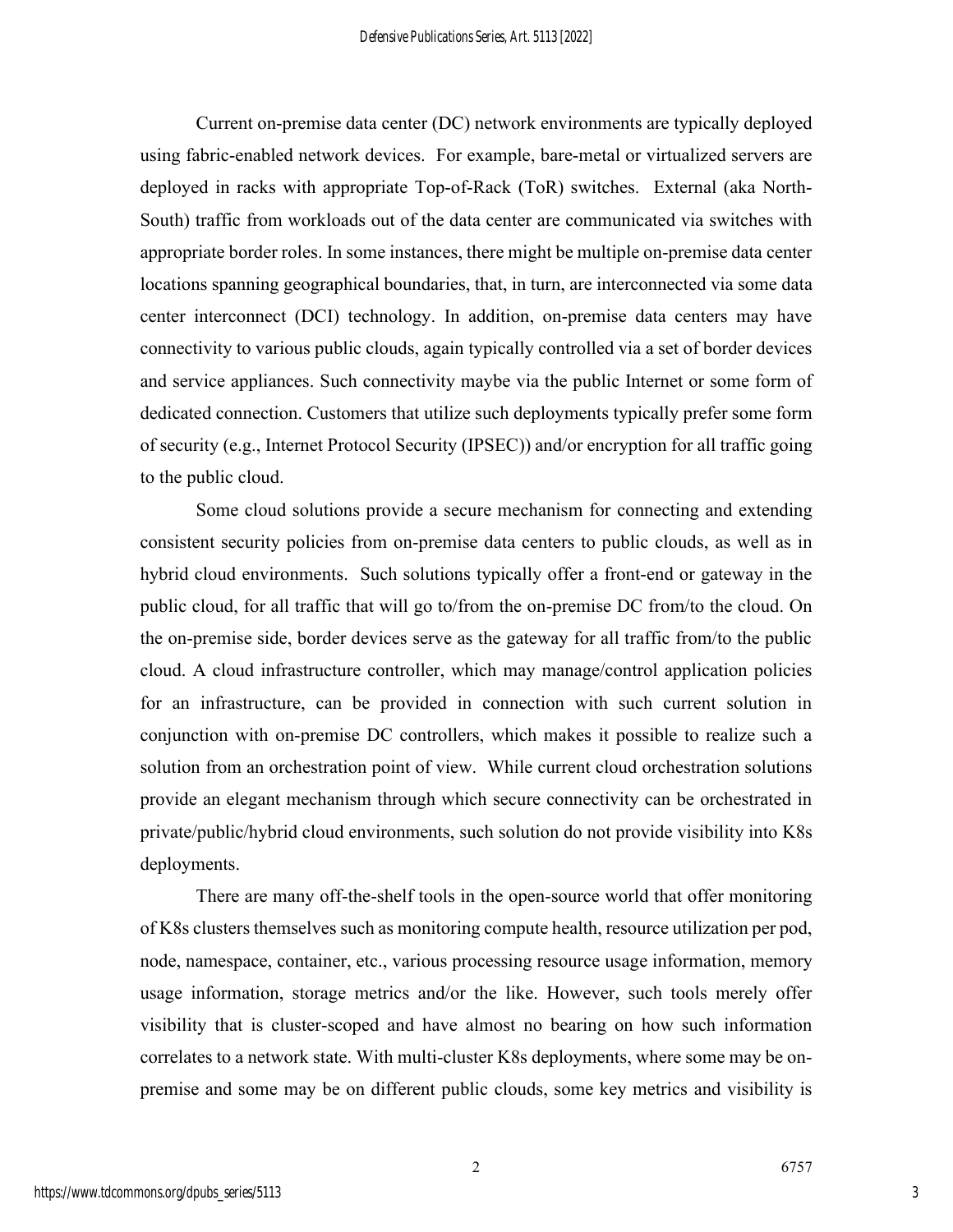often needed for troubleshooting scenarios in which clients and servers may span across different environments. For example, a client on an on-premise data center may want to access a web service advertised by a Virtual IP (VIP) behind a load balancer that, in turn, is being serviced by a set of replicated servers deployed in the public cloud. Thus, it may be difficult to monitor such inter-domain traffic of interest on-demand and in a direct manner so that network operators can have a consistent visibility and troubleshooting capabilities for K8s workloads, irrespective of where they are deployed.

This proposal provides a user interface dashboard through which K8s workloads may be monitored, regardless of where there are deployed. As noted above, a typical DC environment typically includes an on-premise infrastructure and/or fabric controller managing an on-premise data center and a cloud infrastructure controller managing the managed, public cloud environment. In accordance with this proposal, a user interface dashboard can be provided that serves as a common stitching point for operators to manage and monitor such a hybrid-cloud environment.

Recall that in a typical data center, all North-South traffic in and out of a data center egresses out of a pair of border devices. Similarly, on the public cloud side, a cloud router that is managed and instantiated by the cloud serves as the cloud gateway for all inter-cloud or cloud-to-on-premise traffic. Hence, all inter-cluster traffic in and out of K8s clusters deployed either in on-premise environments or in the public cloud, have specific ingress/egress points through which traffic is to flow, such as a border router for traffic to on-premise K8s clusters or traffic from on-premise clients to K8s clusters running in the public cloud.

Consider an example scenario, as illustrated in Figure 1, below, in which clients in an on-premise data center are trying to access a service hosted by a K8s cluster in a particular public cloud, shown in Figure 1 as Public Cloud #1). The deployment of the K8s cluster in Public Cloud #1 may be managed by a service offering of the cloud provider or it may be managed via K8s being deployed natively by an operator. For an application service hosted by the K8s cluster that needs to be advertised externally, the service is typically associated with a load balancer VIP that, in turn, is exposed via an elastic IP (Internet reachable). It is to be understood that the service provider for Public Cloud #1 will perform the appropriate Network Address Translation (NAT) for external traffic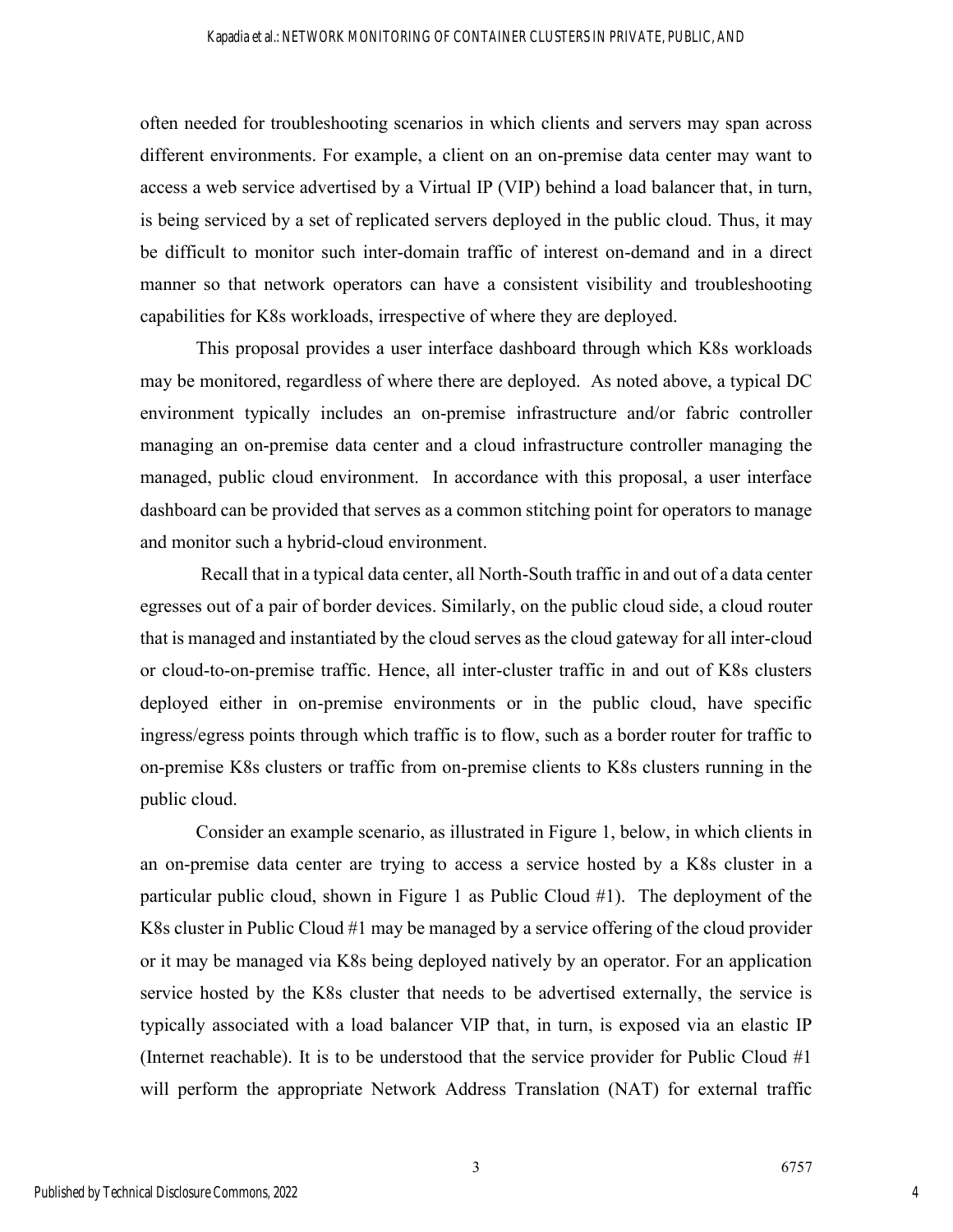directed to the elastic service IP so that it is translated to the native K8s cluster address space. In some instances, an appropriate Domain Name System (DNS) name may be associated with the well-known service, so that it can be discovered and addressable. Further, it is to be understood that the service provider for Public Cloud #1 provides mechanisms to integrate DNS entries with on-premise environments. As discussed in further detail below, the user interface dashboard as proposed herein can provide a data center network administrator with the ability to monitor, troubleshoot, and have visibility into this traffic.



*Figure 1: Example User Interface Dashboard to Monitor Workloads*

For the user interface dashboard, as illustrated in Figure 1, it is assumed that the on-premise controller sites and the cloud controller sites would have already been onboarded. In addition, the network administrator will have the ability to onboard the K8s cluster of interest involving Public Cloud #1. This can be performed, for example, via a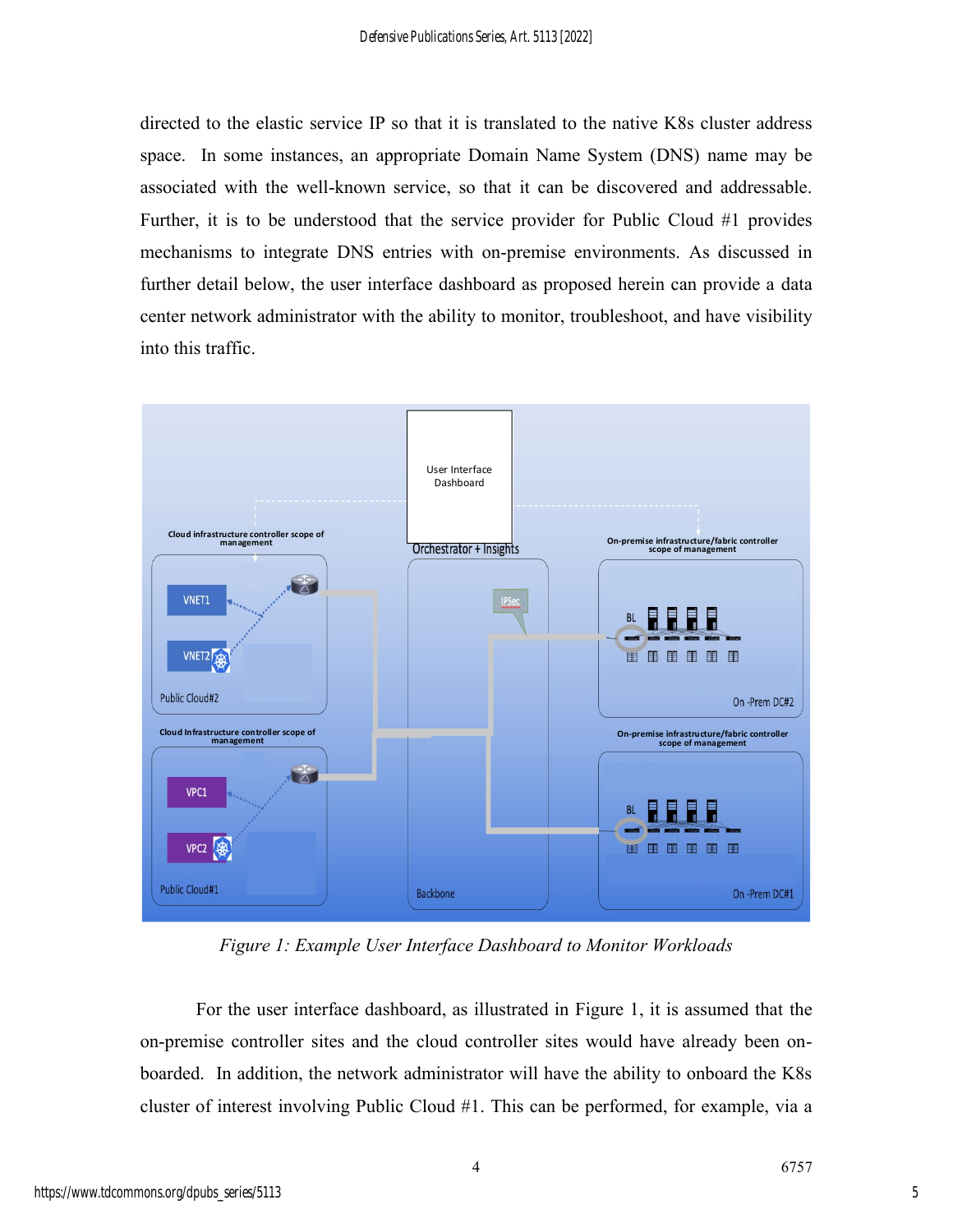standard Client/Cluster Certificate Signing Request (CSR) so that the dashboard will be able to make appropriate K8s Application Programming Interface (API) calls to an API server and register for appropriate notifications of interest. Read-only privileges may be sufficient for this purpose.

Using the standard K8s APIs, information about the cluster, including the pods, namespaces, load balancers, computes etc. will be gleaned by the dashboard. In addition, since the cluster is deployed in a public cloud, and the public cloud infrastructure is being orchestrated by a cloud infrastructure controller that interfaces with the APIs, the dashboard will be able to obtain further information about the K8s cluster, including the well-known elastic IP and port combinations that are exposed by the cluster and mapped to appropriate network resources by the cloud service provider. This will correspond to the well-known application services that are hosted by the K8s cluster.

The information about the well-known (IP, port) combination will then be programmed as specific access control list (ACL) flow rules of interest in an application provided by the dashboard. In this example, such a rule may be a (\*, \*, Destination IP, Destination port) rule that can be automatically pushed to border devices in the on-premise data center, so that they can begin performing flow monitoring for the client traffic being sent to Public Cloud #1 hosted application K8s service. The border devices, based on cloud scale Application Specific Integrated Circuits (ASICs), can support hardware telemetry in terms of monitoring flows, buffers, latency etc. at a fine-grained level based on the programmed rules.

Information about these flows can then be captured into the dashboard data lake, suitably analyzed, correlated, etc., and deep insights can be offered. Similarly, the flows can also be captured via a monitoring technology provided by the cloud gateway devices dashboard to cloud infrastructure controller triggered interest.

Any flow drops, latency changes, throughput, etc. involving these flows can be monitored through an application that provides network insights. Appropriate anomalies based on configured severity levels can be automatically provided to various network administrators (e.g., networkops, cloudops admins, etc.).

As this information is collected across various K8s clusters over time, the various insights, anomalies, and performance metrics can then be fed back into the system so that